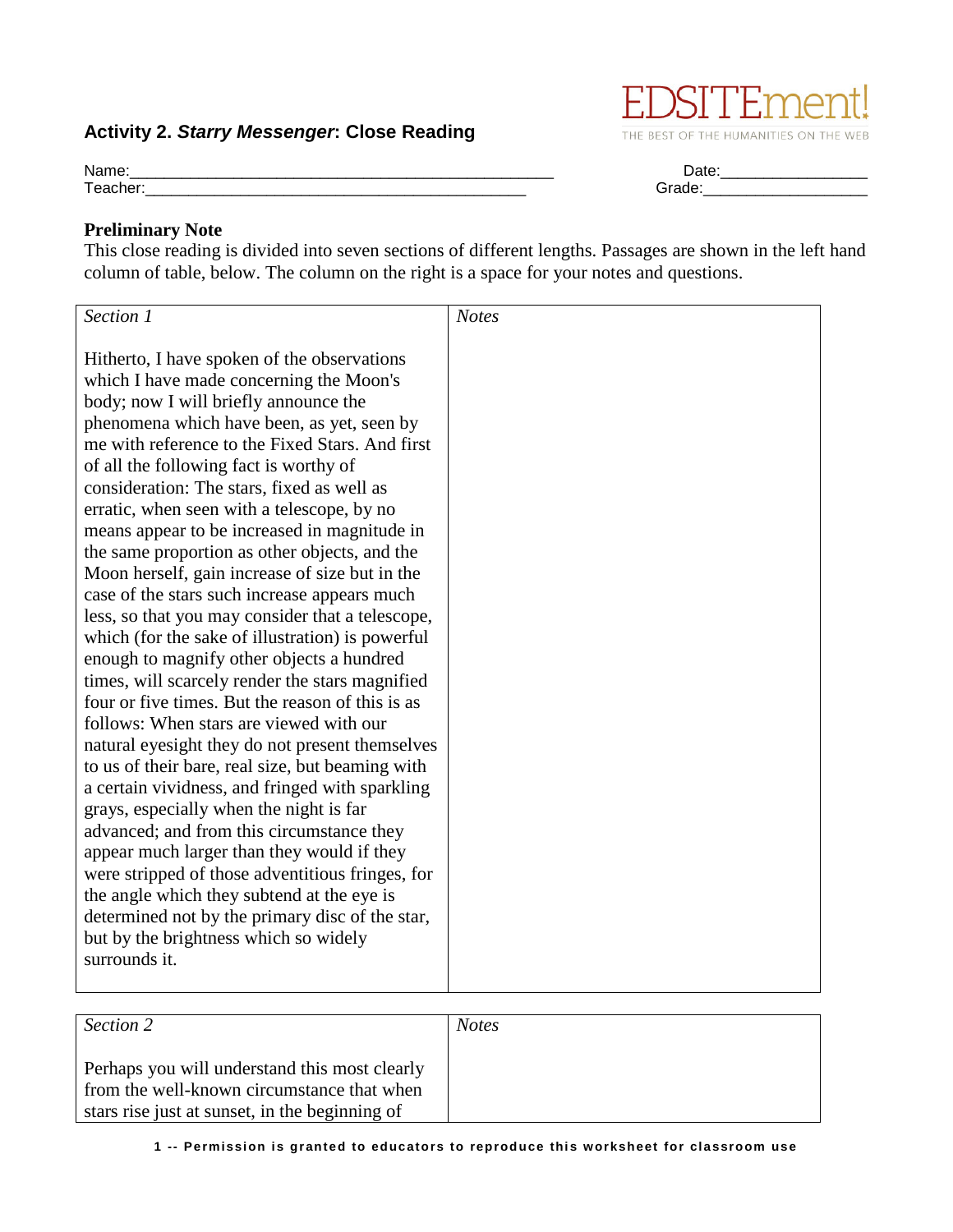twilight, they appear very small, although they may be stars of the first magnitude; and even the planet Venus itself, on any occasion when it may present itself to view in broad daylight, is so small to see that it scarcely seems to equal a star of the last magnitude. It is different in the case of other objects, and even of the Moon, which, whether viewed in the light of midday or in the depth of night, always appears of the same size. We conclude therefore that the stars are seen at midnight in uncurtailed glory, but their fringes are of such a nature that the daylight can cut them off, and not only daylight, but any slight cloud which may be interposed between a star and the eye of the observer. A dark veil or colored glass has the same effect, for, upon placing them before the eye between it and the stars, all the blaze that surrounds them leaves them at once. A telescope also accomplishes the same result, for it removes from the stars their adventitious and accidental splendors before it enlarges their true discs (if indeed they are of that shape), and so they seem less magnified than other objects, for a star of the fifth or sixth magnitude seen through a telescope is shown as of the first magnitude only.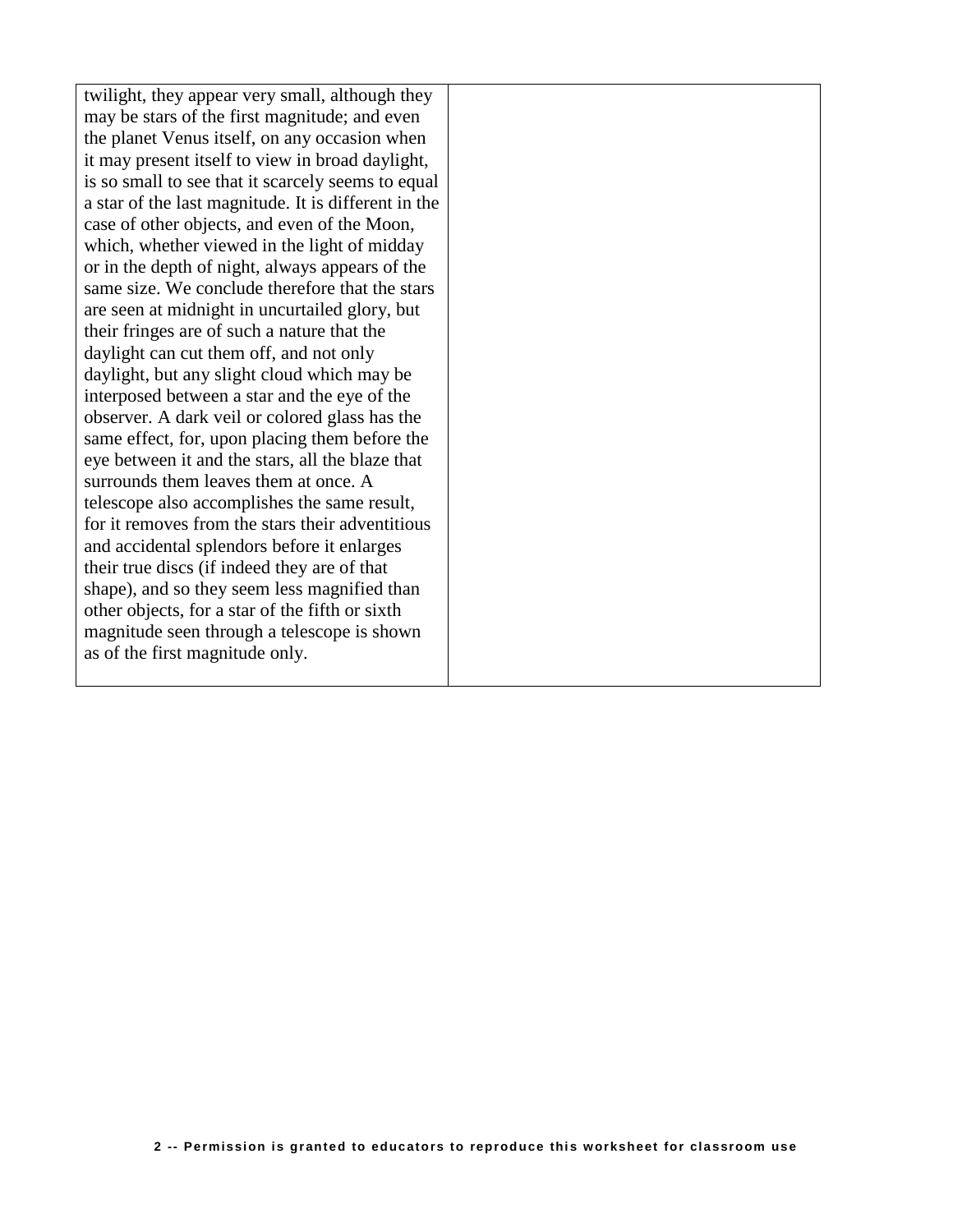| Section 3                                                                                                                                                                                                                                                                                                                                                                                                                                                                                                                                                                                                                                                                                                                                         | Notes: |
|---------------------------------------------------------------------------------------------------------------------------------------------------------------------------------------------------------------------------------------------------------------------------------------------------------------------------------------------------------------------------------------------------------------------------------------------------------------------------------------------------------------------------------------------------------------------------------------------------------------------------------------------------------------------------------------------------------------------------------------------------|--------|
| The difference between the appearance of the<br>planets and the fixed stars seems also<br>deserving of notice. The planets present their<br>discs perfectly round, just as if described with<br>a pair of compasses, and appear as so many<br>little moons, completely illuminated and of a<br>globular shape; but the fixed stars do not look<br>to the naked eye bounded by a circular<br>circumference, but rather like blazes of light,<br>shooting out beams on all sides and very<br>sparkling, and with a telescope they appear of<br>the same shape as when they are viewed by<br>simply looking at them, but so much larger that<br>a star of the fifth or sixth magnitude seems to<br>equal Sirius, the largest of all the fixed stars. |        |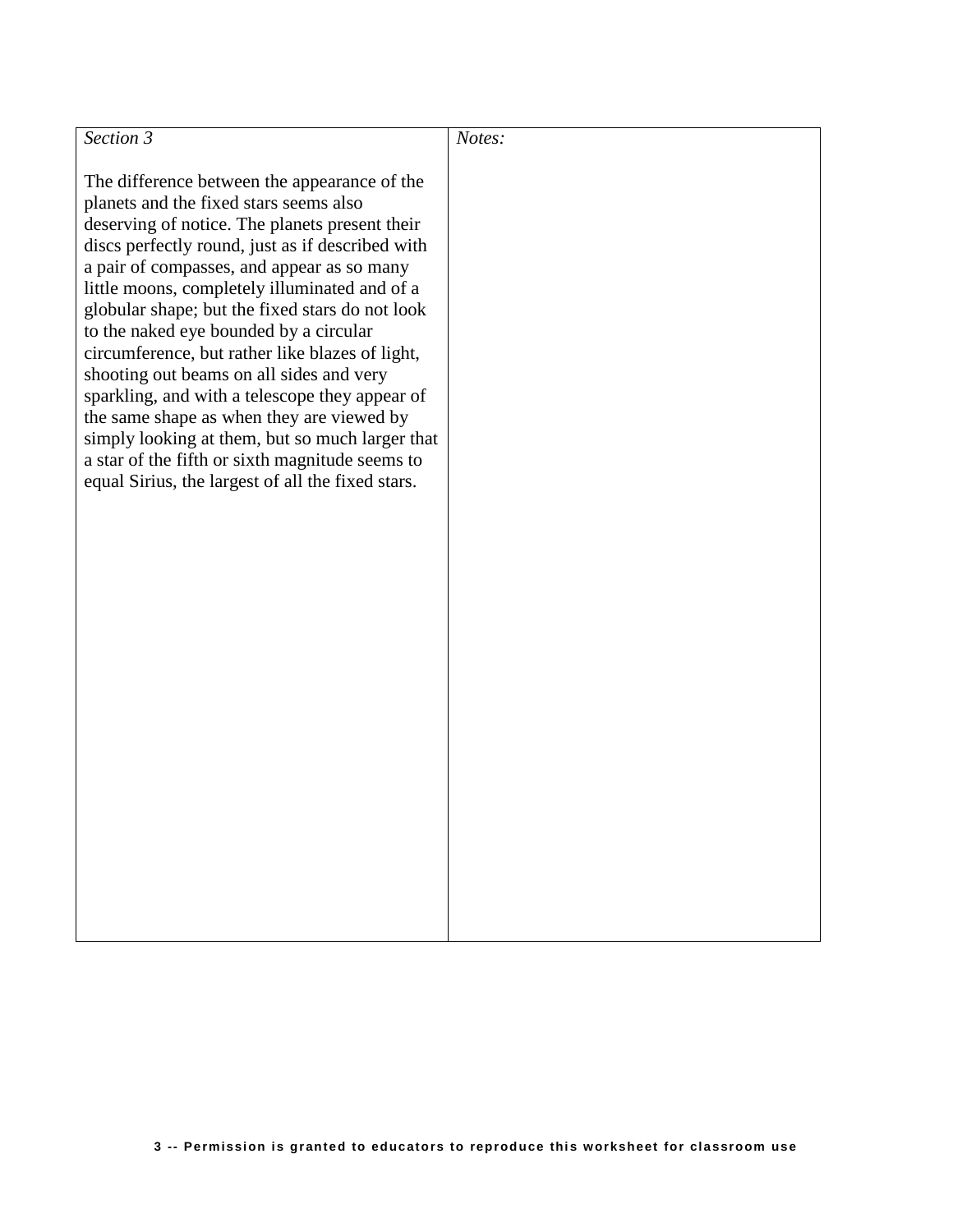| Section 4                                                                                                                                                                                                                                                                                                                                                                                                                                                                                                                                                                                                                                                                                                                                                                                        | Notes: |
|--------------------------------------------------------------------------------------------------------------------------------------------------------------------------------------------------------------------------------------------------------------------------------------------------------------------------------------------------------------------------------------------------------------------------------------------------------------------------------------------------------------------------------------------------------------------------------------------------------------------------------------------------------------------------------------------------------------------------------------------------------------------------------------------------|--------|
|                                                                                                                                                                                                                                                                                                                                                                                                                                                                                                                                                                                                                                                                                                                                                                                                  |        |
| But beyond the stars of the sixth magnitude<br>you will behold through the telescope a host of<br>other stars, which escape the unassisted sight,<br>so numerous as to be almost beyond belief, for<br>you may see more than six other differences of<br>magnitude, and the largest of these which I<br>may call stars of the seventh magnitude or of<br>the first magnitude of invisible stars, appear<br>with the aid of the telescope larger and brighter<br>than stars of the second magnitude seen with<br>the unassisted sight. But in order that you may<br>see one or two proofs of the inconceivable<br>manner in which they are crowded together, I<br>have determined to make out a case against<br>two star-clusters, that from them as a specimen<br>you may decide about the rest. |        |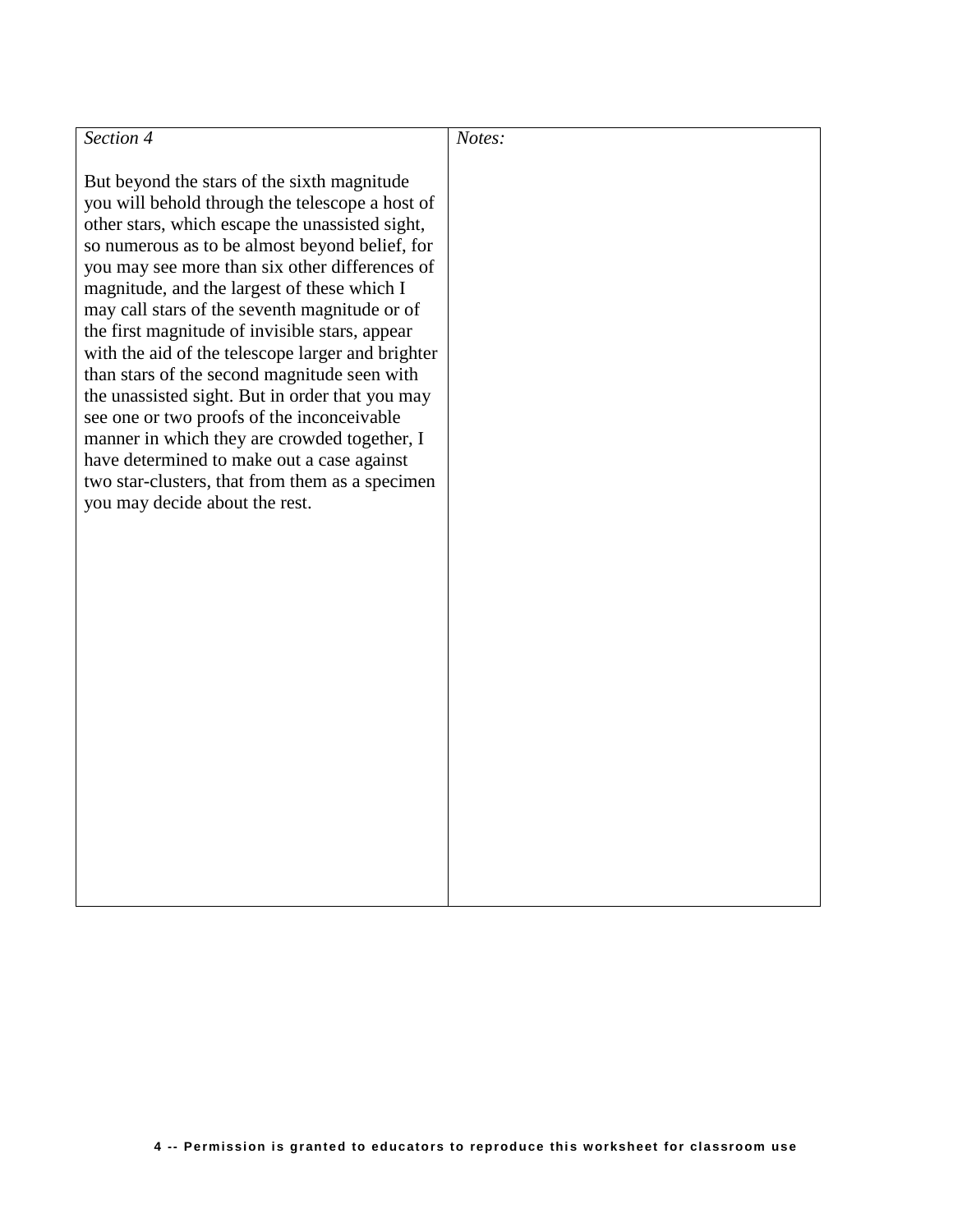| Section 5                                                                                                                                                                                                                                                                                                                                                                                                                                                                                                                                                                                                                                                                                                                                                                                                                                                                                                                                                                                                           | Notes: |
|---------------------------------------------------------------------------------------------------------------------------------------------------------------------------------------------------------------------------------------------------------------------------------------------------------------------------------------------------------------------------------------------------------------------------------------------------------------------------------------------------------------------------------------------------------------------------------------------------------------------------------------------------------------------------------------------------------------------------------------------------------------------------------------------------------------------------------------------------------------------------------------------------------------------------------------------------------------------------------------------------------------------|--------|
| As my first example I had determined to depict<br>the entire constellation of Orion, but I was<br>overwhelmed by the vast quantity of stars and<br>by want of time, and so I have deferred<br>attempting this to another occasion, for there<br>are adjacent to, or scattered among, the old<br>stars more than five hundred new stars within<br>the limits of one or two degrees. For this<br>reason I have selected the three stars in Orion's<br>Belt and the six in his Sword, which have been<br>long well-known groups, and I have added<br>eighty other stars recently discovered in their<br>vicinity, and I have preserved as exactly as<br>possible the intervals between them. The well-<br>known or old stars, for the sake of distinction, I<br>have depicted of larger size, and I have<br>outlined them with a double line; the others,<br>invisible to the naked eye, I have marked<br>smaller and with one line only. I have also<br>preserved the differences of magnitude as<br>much as I could. |        |
| [To the student: You should have two drawing]<br>handouts: Orion and the Pleiades for this<br>section]                                                                                                                                                                                                                                                                                                                                                                                                                                                                                                                                                                                                                                                                                                                                                                                                                                                                                                              |        |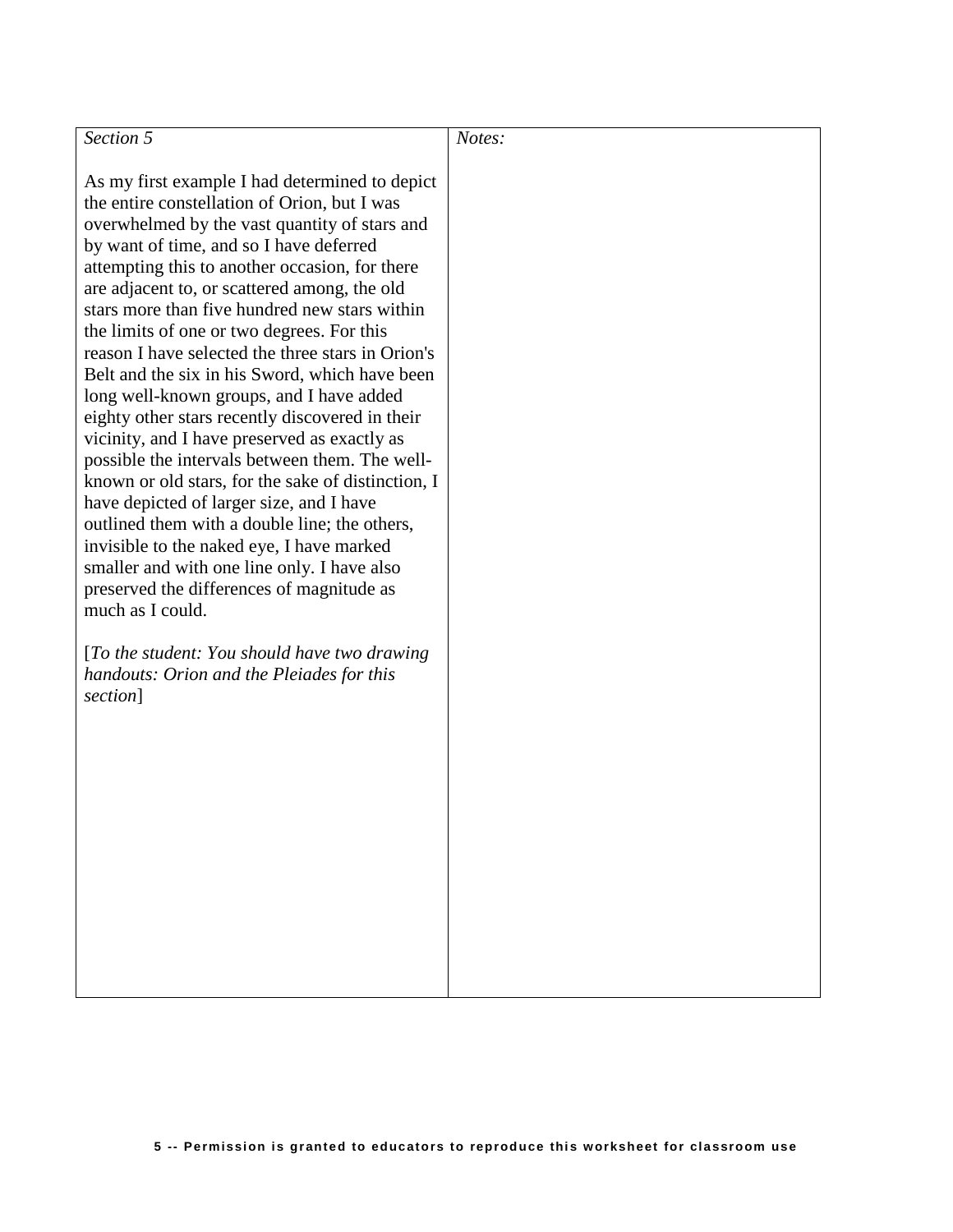| Section 6                                                                                                                                                                                                                                                                                                                                                                                                                                                                                                                                                                                                                                                          | Notes: |
|--------------------------------------------------------------------------------------------------------------------------------------------------------------------------------------------------------------------------------------------------------------------------------------------------------------------------------------------------------------------------------------------------------------------------------------------------------------------------------------------------------------------------------------------------------------------------------------------------------------------------------------------------------------------|--------|
| As a second example I have depicted the six<br>stars of the constellation Taurus, called the<br>Pleiades (I say six intentionally, since the<br>seventh is scarcely ever visible), a group of<br>stars which is enclosed in the heavens within<br>very narrow precincts. Near these there lie<br>more than forty others invisible to the naked<br>eye, no one of which is much more than half a<br>degree off any of the aforesaid six; of these I<br>have noticed only thirty-six in my diagram. I<br>have preserved their intervals, magnitudes, and<br>the distinction between the old and the new<br>stars, just as in the case of the constellation<br>Orion. |        |